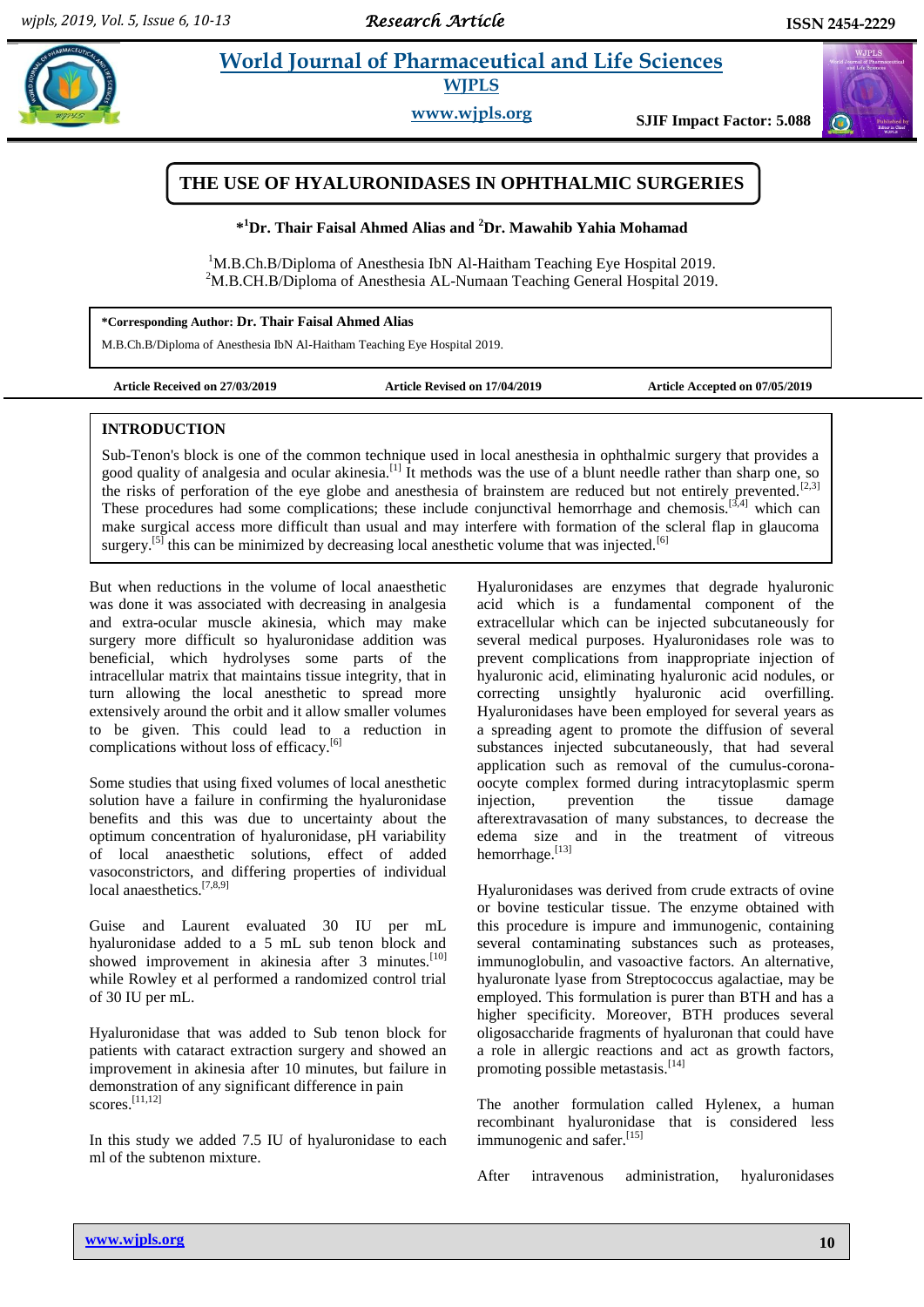undergo elimination through the kidneys with a known clearance (t1/2 = 2.1 + 0.2 min), where t1/2 is half-time. Nevertheless, the mechanism of inactivation inside the dermis and other tissues is still unknown, mainly depending on Hyaluronic Acid (HA) synthesis. The hyaluronidase effects in this context persist for approximately 48 hours.<sup>[16]</sup>

The Aim of this study To demonstrate the hyaluronidase effect to local anesthetic action in ophthalmic surgeries.

**PATIENTS AND METHODS**: written informed consent was obtained from the patients to participate in this randomized prospective double blinded study in Ibn El Haitham specialized ophthalmology hospital from the period of September 2018 till January 2019 scheduled for retrobulbar / peribulbar block for elective cataract, glaucoma, or eye muscle surgery.

Patients refusal, patients with emergency eye surgery, corneal transplantation, retinal ablation, only eye patient, any patient with known sensitivity to any drugs given during the study or vitreous operations were excluded from the study.

All patients eye were blocked by a trained skilled anesthesiologist. The block done by local anesthetic with a 1:1 mixture of bupivacaine 0.50% and lidocaine 2%, with epinephrine 5 mg/mL added to the injection at the medial canthus. The volume of the initial block was adjusted according to the lean body weight:70 kg and below given 6 mL of the mixture, patients between 70 and 80 kg was given 7 mL of the mixture, and 8 mL of the mixture for those with 80 kg and above.

The patients were randomly allocated to two groups; group C: control group; that given only the lidocaine, bupivacaine and adrenaline mixture.

The group H (hyaluronidase); given the mixture in addition to hyaluronidase 7.5 IU/mL.

Patient data were collected on sex, age, initial local

anesthetic volume (mL), and the need for a supplementary block, The eye movements were checked after 10 min post injecting the local anesthetic solution. The patients were asked to move their eye and any Movements of the six extraocular muscles were recorded (superior/ inferior/lateral/medial rectus and superior/ inferior oblique) and scored 0–2 as the score 0 means no movement, score 1means partial movement, and score 2 when performing full movement of any of these six muscles.

Levator palpebrae and orbicularis oculi muscle movements (0-2). Consequently, were also recorded and noted, the maximum score of all eye movements was six and the minimum zero.

**Statistical analysis:** done by IBM SPSS program version 20 and Microsoft excel version 2010, the means were compared by t test methods significance between the two groups (C group and H group) were recorded when p value was less than 0.05.

## **RESULTS**

The mean age of the C group was  $60.5 \pm 6$  years, group H was  $61.4 \pm 5.9$  years, and there was no significant differences between the groups as p value was 0.748.

There was 22 male and 28 female in group C and 23 male, 27 female in group H, there was no significant differences between the groups as p value was 0.697.

The initial volume of the block given in group C was 7.3 $\pm$ 0.82 ml, while of group H 7.68  $\pm$  0.71 ml, and there was no significant differences between the groups as p value was 0.125.

The patients that need supplementary top up during the operation was 9 patients in group C while 4 patients in group H, there was a significant differences between the C and H groups regarding the needs of supplementary top up as p value was 0.003 as shown in table 1.

|  | Table 1: the comparison of the demographic data between the groups. |  |
|--|---------------------------------------------------------------------|--|
|  |                                                                     |  |

| Group             |   | N  | Mean      | Std.<br>Deviation | Std.<br>Error | P value |
|-------------------|---|----|-----------|-------------------|---------------|---------|
|                   | C | 50 | 60.560    | 6.055             | 0.856         | 0.748   |
| Age               | Н | 50 | 61.400    | 5.969             | 0.844         |         |
|                   | С | 50 | M22 /F 28 |                   |               | 0.697   |
| Sex               | H | 50 | M23/F27   |                   |               |         |
|                   | C | 50 | 7.360     | 0.827             | 0.117         | 0.125   |
| Initial Volume    | Η | 50 | 7.680     | 0.713             | 0.101         |         |
| Supplementary top | C | 50 | Y9/N41    | 0.388             | 0.055         | 0.003   |
| up                | Н | 50 | Y4/N46    | 0.274             | 0.039         |         |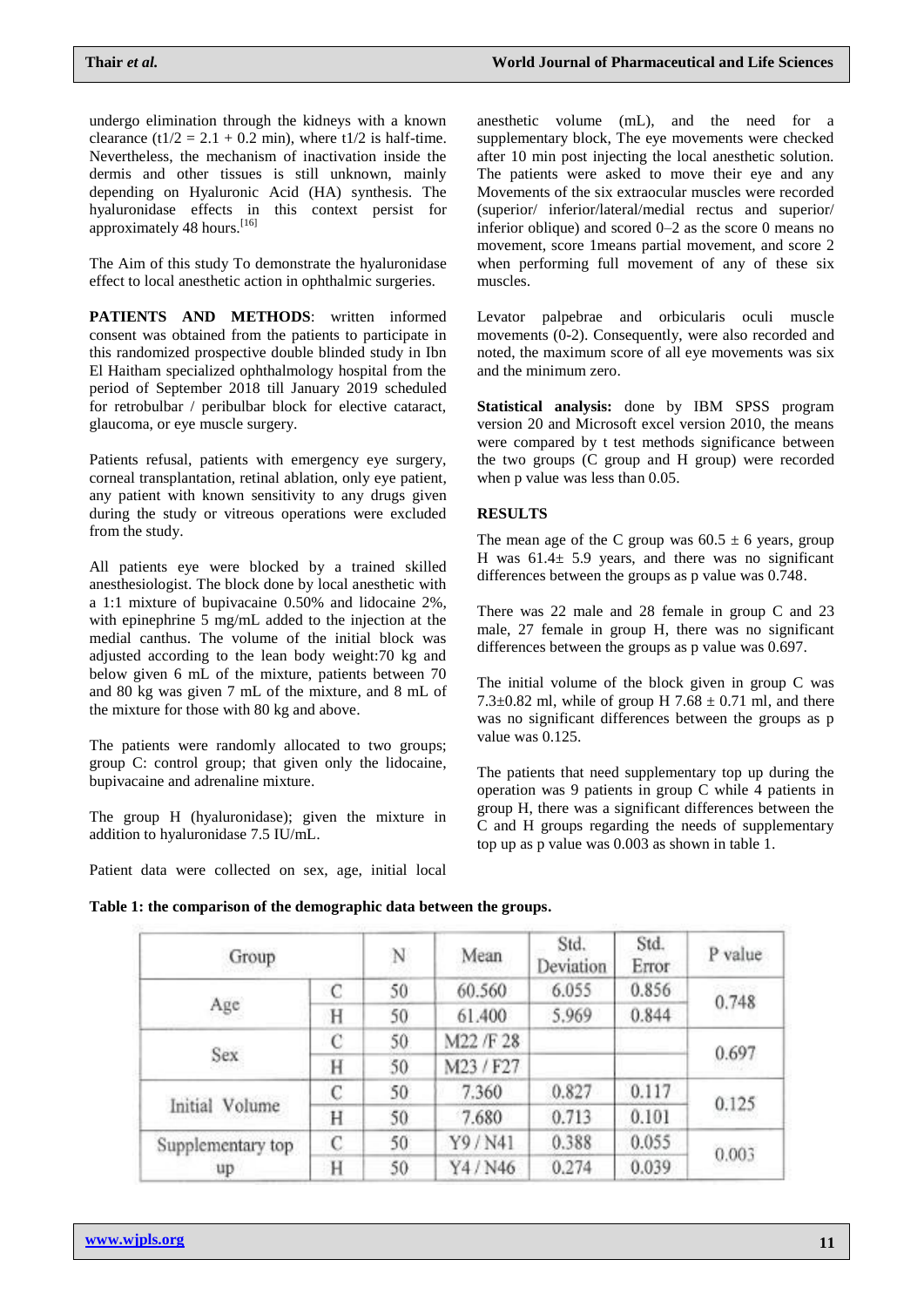T test was significant when p value was  $< 0.05$ .

The mean extraocular muscle movement score was 0.54  $+ 0.73$  in group C while in group H the mean extraocular muscle movement score was 0.28±.

0.6, there was a significant differences between the two groups as p value was 0.008 as shown in table 2.

The mean score of Levator palpebrae in group C was  $0.32 = 0.55$  and for group H was  $0.22 = 0.418$ , there was a significant differences between the two groups as p value was 0.03 as shown in table 2.

The mean score of orbicularis oculi was  $0.34 \pm 0.62$  in C group while  $0.16 \pm 0.468$  in group H, there was a significant differences between the groups as p value was 0.003 as shown in table 2.

| Group              |    | N  | Mean  | Std.<br>Deviation | Std.<br>Error | P value |
|--------------------|----|----|-------|-------------------|---------------|---------|
|                    |    | 50 | 0.540 | 0.734             | 0.104         | 0.008   |
| Extraocular muscle | Η  | 50 | 0.280 | 0.607             | 0.086         |         |
|                    | C. | 50 | 0.320 | 0.551             | 0.078         | 0.030   |
| Levator palpebrae  | Η  | 50 | 0.220 | 0.418             | 0.059         |         |
|                    | C  | 50 | 0.340 | 0.626             | 0.089         | 0.003   |
| Orbicularis oculi  | Н  | 50 | 0.160 | 0.468             | 0.066         |         |

T test was significant when p value was  $< 0.05$ 

## **DISCUSSION**

The resulting data obtained from our study shows that the hyaluronidase addition to the mixture made a significant difference between the control and hyaluronidase group in regard to the needs of supplemental top up during the operation, as the number of patients needed in control group was 9 (18 %) as compared with hyaluronidase group (4 patient 8%) and this was statistically significant as p value was 0.003.

These results were similar to results seen in the Kallio et al (2001 Finland) as they showed that the hyaluronidase free group had a significant more patient need the top up then the hyaluronidase group.<sup>[8]</sup>

The akinesia performed after the block was noted in the patient and was recorded according to a score; the extra ocular muscle score was significantly lower in the hyaluronidase group as compared with control group as the p value was 0.008, the same was applicable to the Levator palpebrae muscle (p value 0.03) and Orbicularis oculi muscle (p value was 0.003) and this means that the hyaluronidase increase the severity of akinesia when added to the local anesthetic mixture.

This was seen in other studies ; as Kallio et al 18, Dempsey et al (Liverpool 1997),<sup>[18]</sup> as they show that the addition of the hyaluronidase to the local anesthetic mixture will make the akinesia and successful blockage faster and more successful as compare to hyaluronidase free solution.[8,18]

But Crawford et al,  $^{[17]}$  shows that there was no benefit in

making akinesia to the muscle movement of the eye from adding the hyaluronidase to the local anesthetic mixture.

We conclude that Adding the hyaluronidase to the local anesthetic mixture will cause less patient need for top up to achieve the anesthesia and akinesia.

Hyaluronidase addition will make the akinesia to the eye muscle more successful than does hyaluronidase free mixture.

There should more future study with more patients sample to ensure the result seen in this study.

### **REFERENCES**

- 1. Canavan K, Dark A, Garrioch M. Sub-Tenon's administration of local anaesthetic: a review of the technique. Br J Anaesth, 2003; 90: 787–93.
- 2. Guise P. Sub-Tenon's anaesthesia: a prospective study of 6000 blocks. Anesthesiology, 2003; 98: 964–8.
- 3. Stevens J. A new local anesthesia technique for cataract extraction by one quadrant sub-Tenon's infiltration. Br J Ophthalmol, 1992; 76: 672-4.
- 4. Kumar CM, Dodds C. Evaluation of the Greenbaum sub-Tenon's block. Br J Anaesth, 2001; 87: 631-3.
- 5. Patton N, Malik T, Aslam T, Vallance J. Effect of volume used in sub-Tenon's anaesthesia on efficacy and intraocular pressure: a randomized clinical trial of 3 ml versus 5 ml. Clin Exp Ophthalmol, 2004; 32: 488-91.
- 6. H.E.Schulenburg, C.Sri-Chandana, G.Lyons. Hyaluronidase reduces local anaesthetic volumes for sub-Tenon's anaesthesia. British Journal of